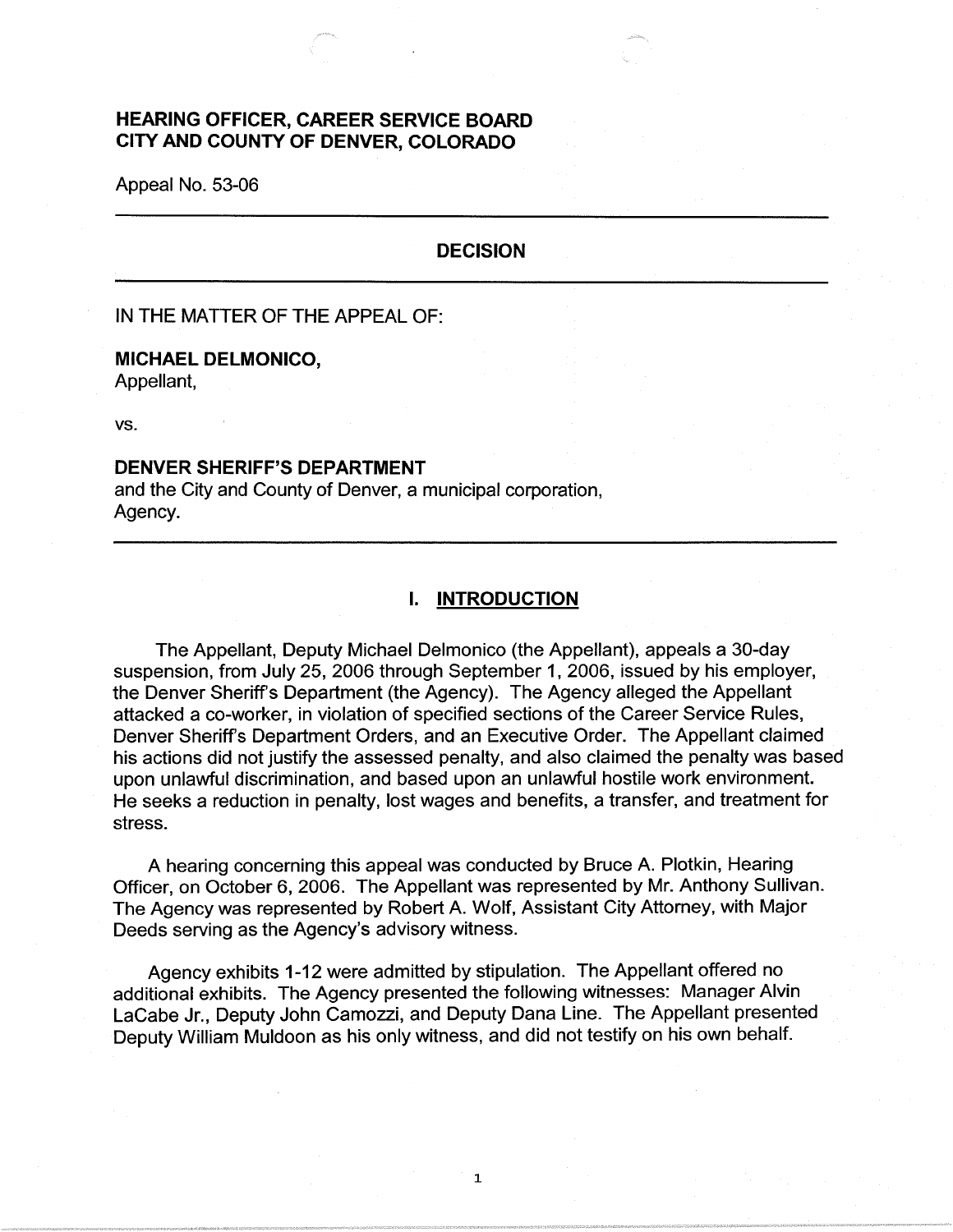## **II. ISSUES**

The following issues were presented for appeal:

- **A.** whether the Appellant violated Career Service Rule (CSR) 15-110, or 16-60 M,  $O$ , or  $Z$ ;
- **B.** whether the Appellant violated Sheriffs Department Rules 200.15, 300.10, or 2441.D;
- **C.** whether the Appellant violated Executive Order 112;
- **D.** if the Appellant violated any of the above-stated CSRs, Department Rules, or Executive Order, whether the Agency's assessment of a 30-day suspension was reasonably related to the seriousness of the offense(s) and took into consideration the Appellant's past record;
- **E.** whether the Agency engaged in unlawful retaliation;
- **F.** whether the Agency engaged in unlawful discrimination;
- **G.** if the Agency engaged in either unlawful retaliation or discrimination, whether the Appellant is entitled to a reduction in penalty, back wages, back benefits, a transfer, or treatment for stress.

#### Ill. **FINDINGS**

#### **A. Factual Findings**

The facts are not substantially disputed. The Appellant is a Denver Deputy Sheriff. Sometime between May 23 and 25, 2006, a co-worker, Deputy John Camozzi, saw the Appellant serve a cup of coffee to an inmate. Camozzi, addressing the Appellant in front of other inmates and deputies, said "you made a good waitress." [Camozzi testimony]. A day or two later, Camozzi told the Appellant the inmates miss him and they probably want him to bring pizza next time. Id.

About one week later, on May 30, 2006, the Appellant entered the Officer's Mess Hall just about 1:40 a.m. He saw Camozzi laughing with a group of other deputies, Line and Davis, Vigil and Shaeffer. The Appellant could not hear what was being said, but assumed they were referring to the "waitress" comment from the previous week. Addressing Camozzi, the Appellant said "me and you should go to 11A and work this out and discuss this." [Exhibit 6-4]. 11A was the location of Camozzi's prior comments. Camozzi asked the Appellant to what he was referring. The Appellant, then addressing Deputy Line, said "you know what [Camozzi] said to me? He called me a name." Camozzi replied "I didn't call you a name, I called you a waitress." Camozzi then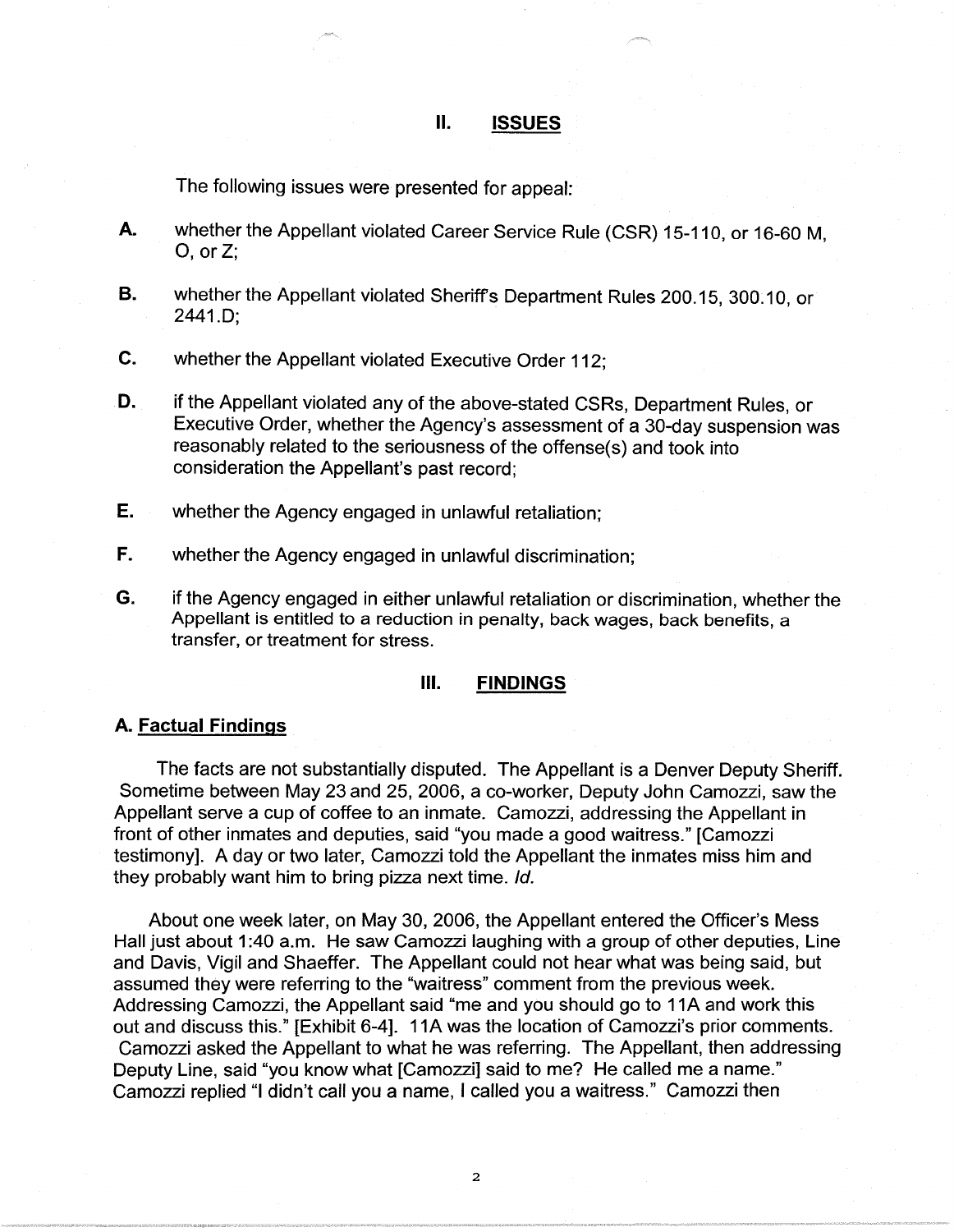apologized to the Appellant, saying "I apologize to you, Mike. I didn't know it bothered you that much." [Line testimony]. Then all the deputies attended their morning briefing for about 10-12 minutes. When the Appellant emerged from the briefing, he entered 11A and told Camozzi to come in, and Camozzi complied. They yelled at each other and called each other "fucking pussy." Camozzi asked "do you want to lose your job?" The Appellant responded "I don't care." [Exhibit 6-4]. Deputies Line and Muldoon overheard the encounter. The Appellant rushed and tackled Camozzi, who fell backward over a riser to the shower area. The Appellant landed on top of Camozzi and pinned him, stating "who's the pussy now?" He made Camozzi take back his waitress comment before releasing him Id. Camozzi sustained minor injuries to his knee and back. He also sustained a swollen, black and blue jaw, and two loose teeth.

Neither deputy reported the incident to a supervisor immediately. About six hours later, Camozzi sought leave to go to the hospital, since he was feeling the ill-effects of his injuries. When he explained the basis for his request, an investigation was undertaken.

Consequently, a pre-disciplinary meeting was convened on July 7, 2006. The Appellant appeared with his counselor-at-law, Reid Elkus, Esq., and provided a statement in which he said "[i]t is not something I can say I wanted to do, but I just got to a point where I just couldn't take it and I tried to confront Camozzi many times and I can't take this "waitress" ... just escalated into something that is now in a bad situation. We went in to this ... together and I want to say that I shouldn't have done it." On July 20, 2006, the Agency served its Amended Notice of Discipline on the Appellant, suspending him for 30 days, from July 25, 2006 through September 4, 2006. This appeal followed on July 31, 2006.

### **B. Jurisdictional Findings**

The City Charter §C5.25(4) and CSA 2-104 b) 4) require me to determine the facts in an appeal de novo, meaning to hear the evidence as though no previous action had been taken. Turner v. Rossmiller, 532 P.2d 751 (Colo. App. 1975), 1975 Colo. App. LEXIS 969, (add'I citations omitted).<sup>1</sup> I find all issues, whether the Appellant breached Career Service Rules, whether the Agency engaged in unlawful discrimination or harassment, and whether discipline was appropriate, are properly before me.

<sup>&</sup>lt;sup>1</sup> The Rossmiller court found the Hearing Officer had authority only to recommend findings and conclusions to the Career Service Board, while the Board retained de novo finding and conclusions and conclusions to the Care Service Board, which is *de novo* review functions to the retained **and the Board subsequently delegated its** *de novo* **review functions to the results** Hearing Officer, CSR 19-30,50,53,55, and retained only limited powers of review. CSR 19-61.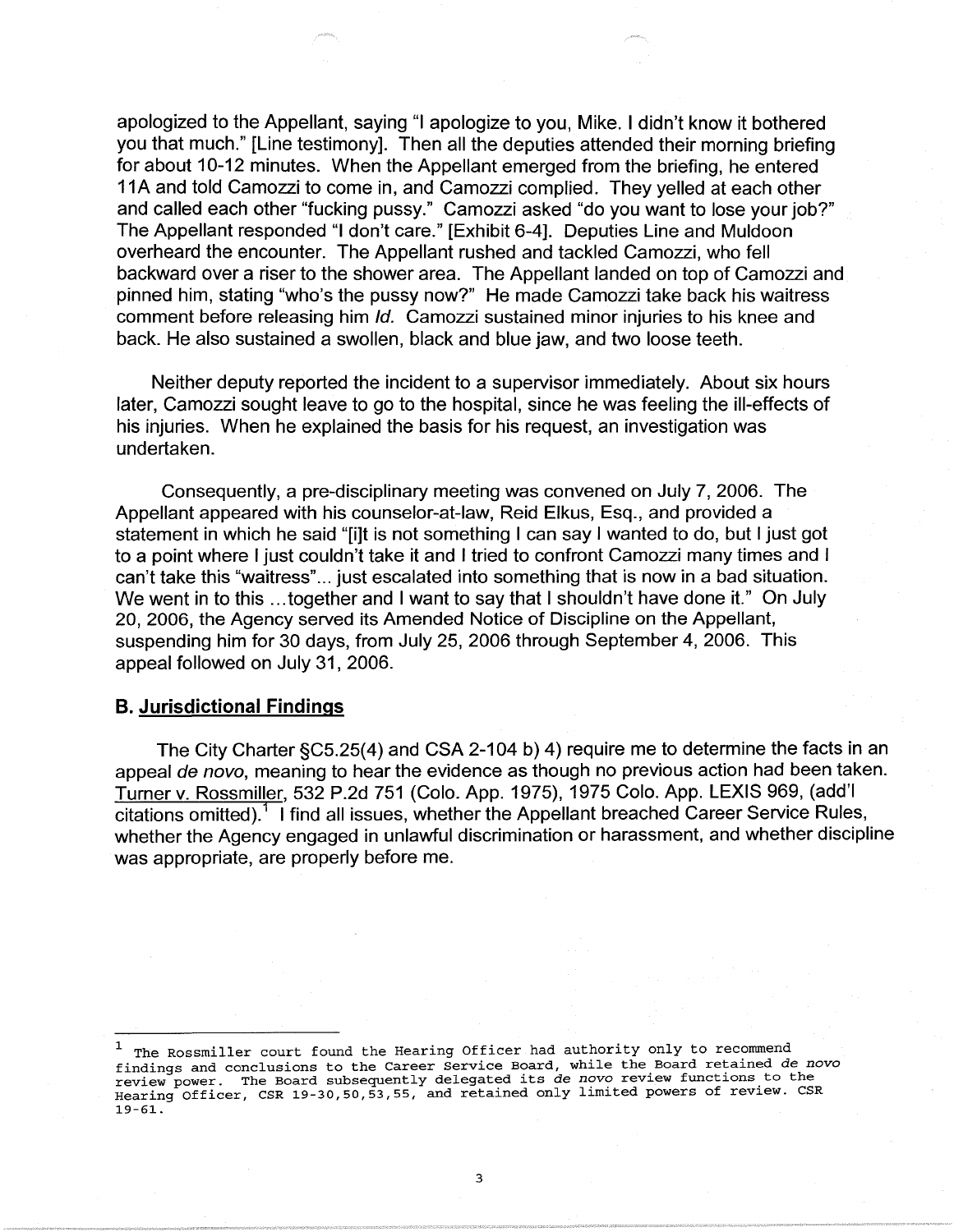### **A. CSR 15-110 Preventing Violence in the Workplace**

This rule prohibits "[v]iolence or the threat of violence ... in any City work locations" [sic], including physical assault. 15-110 A.

The Agency claims the Appellant violated this rule in charging, knocking down, and pinning Camozzi. [LaCabe, Camozzi testimony]. The Appellant responds it was a mutual combat and his penalty should be no greater than that assessed Camozzi.

The Appellant admitted he was on duty on May 30, 2006 when he ran at Camozzi, tackled him and landed on top of him, pinning him to the floor. Further, the Appellant admitted he took Camozzi by surprise in doing so. [Exhibit 6-5]. The Appellant's actions constitute violence in the workplace, in violation of CSR 15-110.

### **B. CSR 16-60 M. Threatening, fighting with, intimidating, or abusing employees or officers of the City, or any other member of the public, for any reason.**

The most important words in CSR 16-60 M. for this case are "fighting ... for any reason." The Appellant claims his assault of Camozzi was provoked by Camozzi's teasing, and that his fight with Camozzi was a mutual combat. This rule makes clear neither claim justifies a violation of the rule.

Regarding the Appellant's provocation claim, it is important to note the alleged affront by Camozzi, calling the Appellant a "waitress," occurred more than a week before the Appellant's assault on Camozzi. There was no evidence Camozzi, or anyone else engaged in a pattern of teasing, so even if the Appellant were upset by Camozzi's comments, he had a week to cool down, or report the offense to a supervisor. He did neither, so his provocation claim is unjustified. In addition, the Appellant did not know on May 30 at what Camozzi was laughing, but he became enraged enough to assault Camozzi because he assumed Camozzi was laughing at him. Such a mistaken assumption does not justify the Appellant's violence toward Camozzi. Most telling, when Camozzi was asked how he would feel if he were called "waitress," he replied that being called "waitress" would be "the nicest thing I've ever been called in county jail." In other words, inmates frequently abuse deputies verbally, deputies tease each other, and one simply learns to ignore or take such comments lightly.

Regarding the Appellant's mutual combat claim, Camozzi denied harboring such volition, and neither claim is more probable by a preponderance of the evidence. The Appellant claimed Camozzi knew the invitation to "take it to the showers" indicates an invitation to engage in a fight, [LaCabe cross exam], and Camozzi acknowledged as much, but only as it applies to inmates. [Camozzi cross exam]. The evidence established that other deputies do not resort to violence against each other. Deputy Muldoon testified deputies have their disputes but never resolve them by physical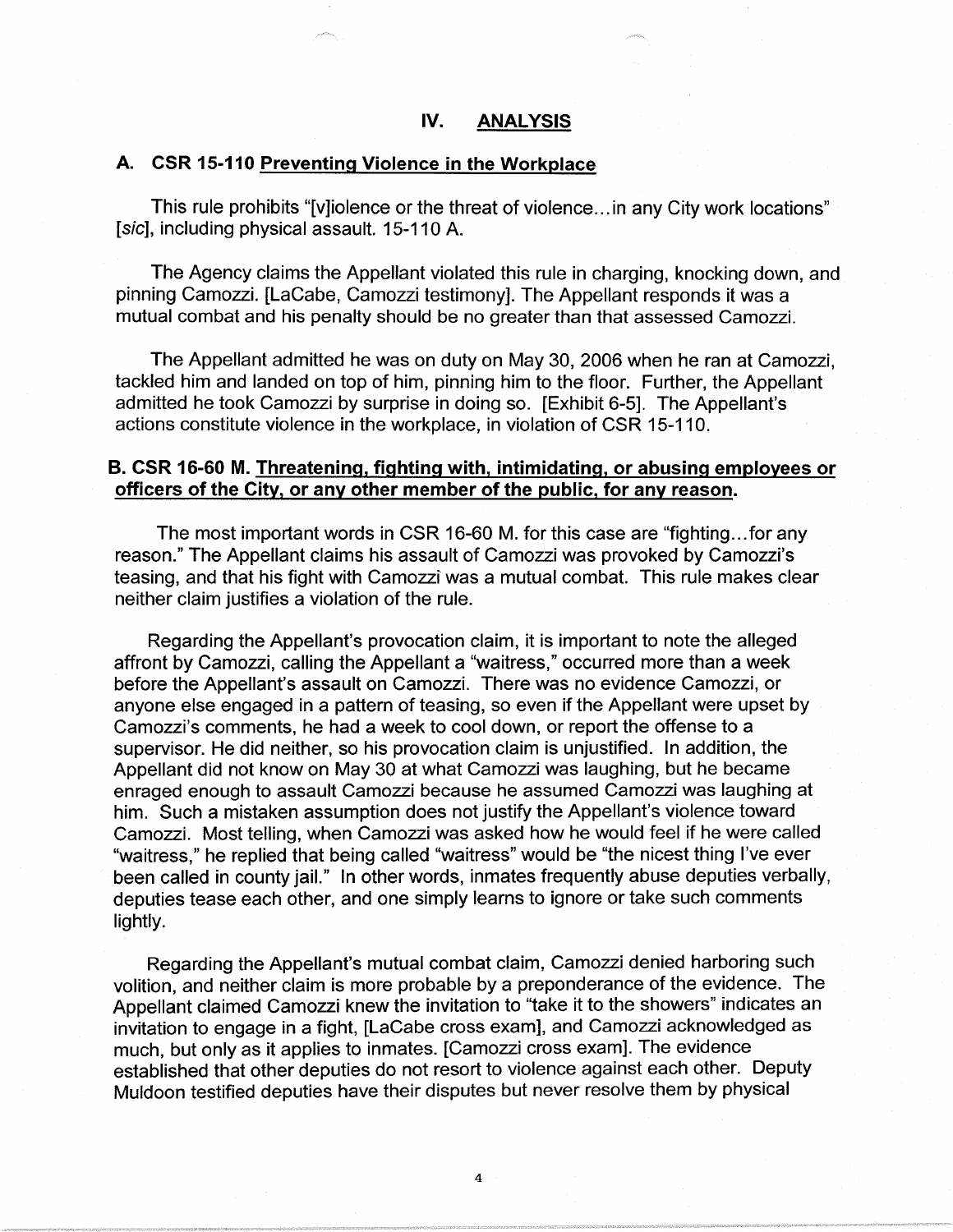confrontation. [Muldoon testimony]. Muldoon's credibility was not challenged. Camozzi assumed the Appellant wanted to meet in 11A to have Camozzi apologize there, since that is where the offending words issued. [Camozzi testimony]. For these reasons, the Appellant's claim that Camozzi engaged in a mutual combat fails. Even if the claim were true, the Appellant would nonetheless be in violation of CSR 16-60 M. For these reasons, the Appellant threatened, fought with, and abused Camozzi in violation of CSR 16-60 M. by a preponderance of the evidence.

# **C. CSR 16-60 0. Failure to maintain satisfactory working relationships with coworkers ...**

This rule should not be used to remedy a less-than-ideal working relationship, In re Keegan, CSA 69-03, 11  $(3/31/04)^2$ , or to punish an employee for a single outburst,  $(4)$  wish they'd let me do my f---ing job"), In re Day, CSA 12-03, p.8 (10/9/03), but should be reserved for an employee's unjustified, purposeful actions or omissions toward a co-worker that inhibit the smooth operations of the unit. See In re Anderson, CSA 05-02, 10 (4/30/02). While the rule generally applies to ongoing patterns of conduct, see, e.g. In re Tafoya, CSA 72-04, 10 (9/21/04), a single outrageous incident may also violate this rule, e.g. In re Collins, CSA 127- 03 (2/27/03), In re Green, CSA 130-04, 3 (1/7/05).

After Camozzi teased the Appellant by calling him a "waitress," the Appellant remained sufficiently angry toward Camozzi to assault him a week later. Of particular concern is the Appellant's lingering anger was apparently ignited by his unjustified assumption that Camozzi and others were talking about him when they were not. The Appellant knew he had resources within the Agency to deal with any improprieties by Camozzi, [Exhibit 6-5], but chose to pursue his own remedy, regardless of the consequences (Camozzi: "Do you want to lose your job?" Appellant: "I don't care"). These Appellant's actions against Camozzi were unjustified and outrageous in violation of CSR 16-60 0. by a preponderance of the evidence.

# **D. CSR 16-60 Z. Conduct prejudicial to the good order and effectiveness of the department or agency, or conduct that brings disrepute on or compromises the integrity of the City.**

This rule establishes two independent violations: that the employee caused harm to his Agency, or that the employee caused harm to the City of Denver. The effectiveness of an Agency is its ability to carry out its mission. Good order is the internal structure and means by which an Agency accomplishes its mission. Thus, to sustain a violation under this facet of the rule, the Agency must prove the Appellant's conduct hindered the Agency mission, or negatively affected the structure or means by which the Agency achieves its mission.

This, and the following citations, refer to repealed CSR 16-51 A. 4) which contained identical language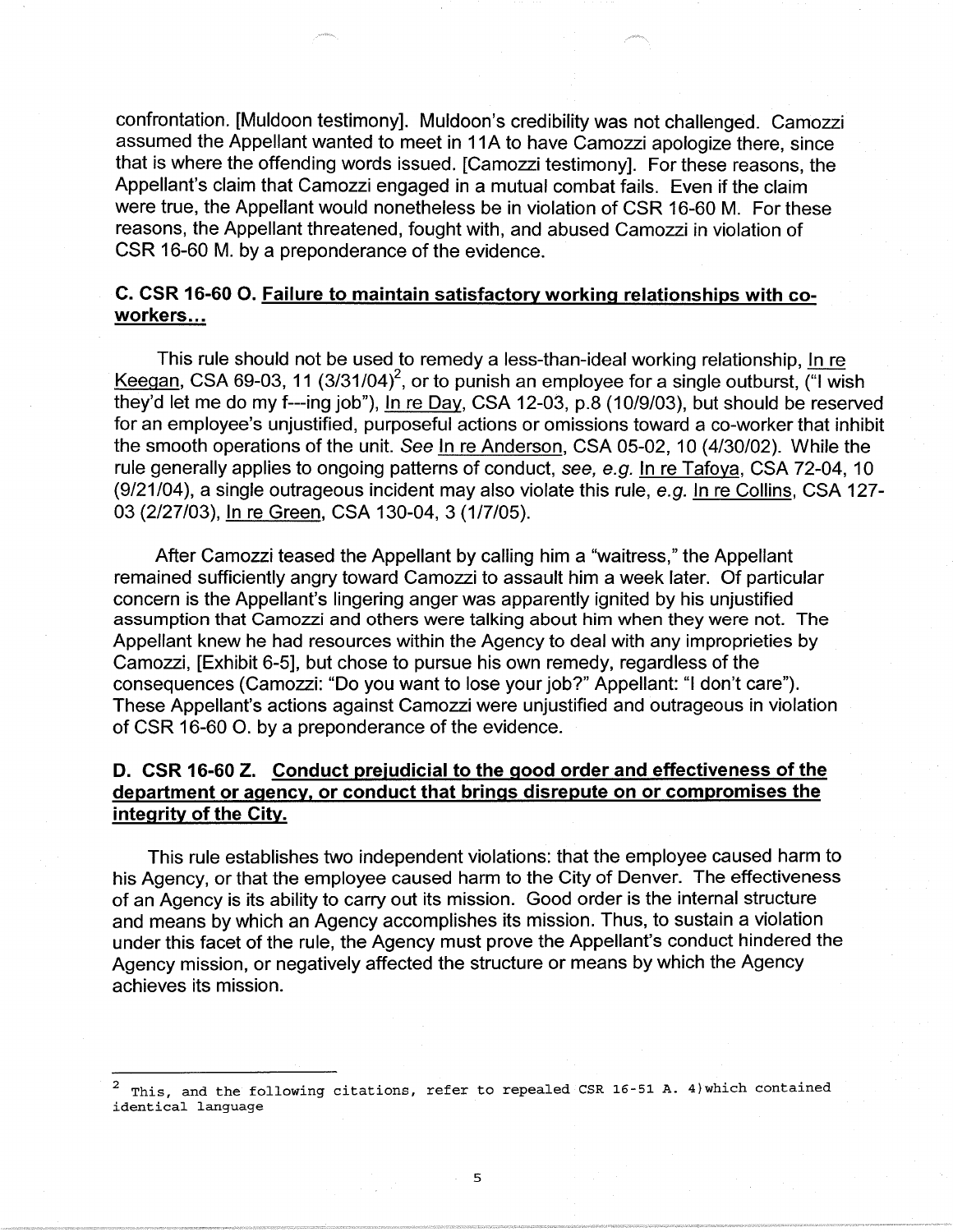The Agency functions as a paramilitary organization, [LaCabe testimony]. Thus, compared with other agencies, chain-of-command, and strict adherence to orders take on added importance in light of the safeguarding mission of this Agency.

The Appellant did not dispute that his assault on Camozzi "compromised the safety and security of the facility," a primary mission of the Agency, and "placed [his] fellow officers, the inmates and [Camozzi and the Appellant] at risk." In addition, the Appellant's actions "undermined [his] ability to perform [his] duties as a Deputy Sheriff. Because the deputies' fight occurred within sight and earshot of inmates, it diminished their ability to deal effectively with unruly inmates [LaCabe testimony]. For these reasons, and because of his failure to take his grievance up his chain of command, the Appellant diminished the good order of the Agency in violation of CSR 16-60 Z. by a preponderance of the evidence.

# **E. CSR 16-60 L. Failure to observe written departmental or agency regulations, policies or rules.**

### **Departmental Rules and Regulations**

**200.15** Deputy Sheriffs and employees shall not willfully or intentionally display any disrespectful, insolent or abusive language or behavior towards [sic] any supervisor, Department employee, and [sic] employee of other official agencies or the public, while on duty.

The Appellant swore at, planned to assault, and did assault Camozzi. He appears to claim Camozzi is equally culpable, [Appellant closing argument], but closing argument is not evidence, and the Appellant did not testify or present any evidence otherwise for this claim. Even if the Appellant's assertion were proven, it addresses only mitigation as to the degree of discipline, and not whether this rule was violated. The Appellant's abusive language and assault on Camozzi constitute a violation of Departmental Rule 200.15.

# **300.10** Deputy Sheriffs and employees shall not indulge in immoral, indecent or disorderly conduct that would impair their orderly performance of duties or cause the public to lose confidence in the Department.

The improper conduct addressed by this rule is either "immoral", or "indecent" or "disorderly" conduct. "Immoral conduct" is that conduct which violates notions of "good or right, when judged by the standards of the average person or society at large." [Encarta Online Dictionary, last viewed 10/24/06]. The Appellant's decision to tackle Camozzi as revenge for a perceived affront of being called "waitress" is not the sort of moral choice envisaged by the definition<sup>3</sup>, particularly in light of other non-parties' statements regarding the otherwise-

<sup>3</sup>*See, e.g.* Ex parte Wall, 107 U.S. 265,294 (U.S. 1883). Even in this Victorian-era decision, the Court required disbarment only for "immoral conduct" which showed the respondent to be unfit as an attorney; *also* "immoral" has been declared to be synonymous with "unprofessional," therefore suggesting a direct connection with fitness to practice of a profession." Hummel v. Board of Chiropractic Examiners, 103 Colo. 476 (Colo. 1939).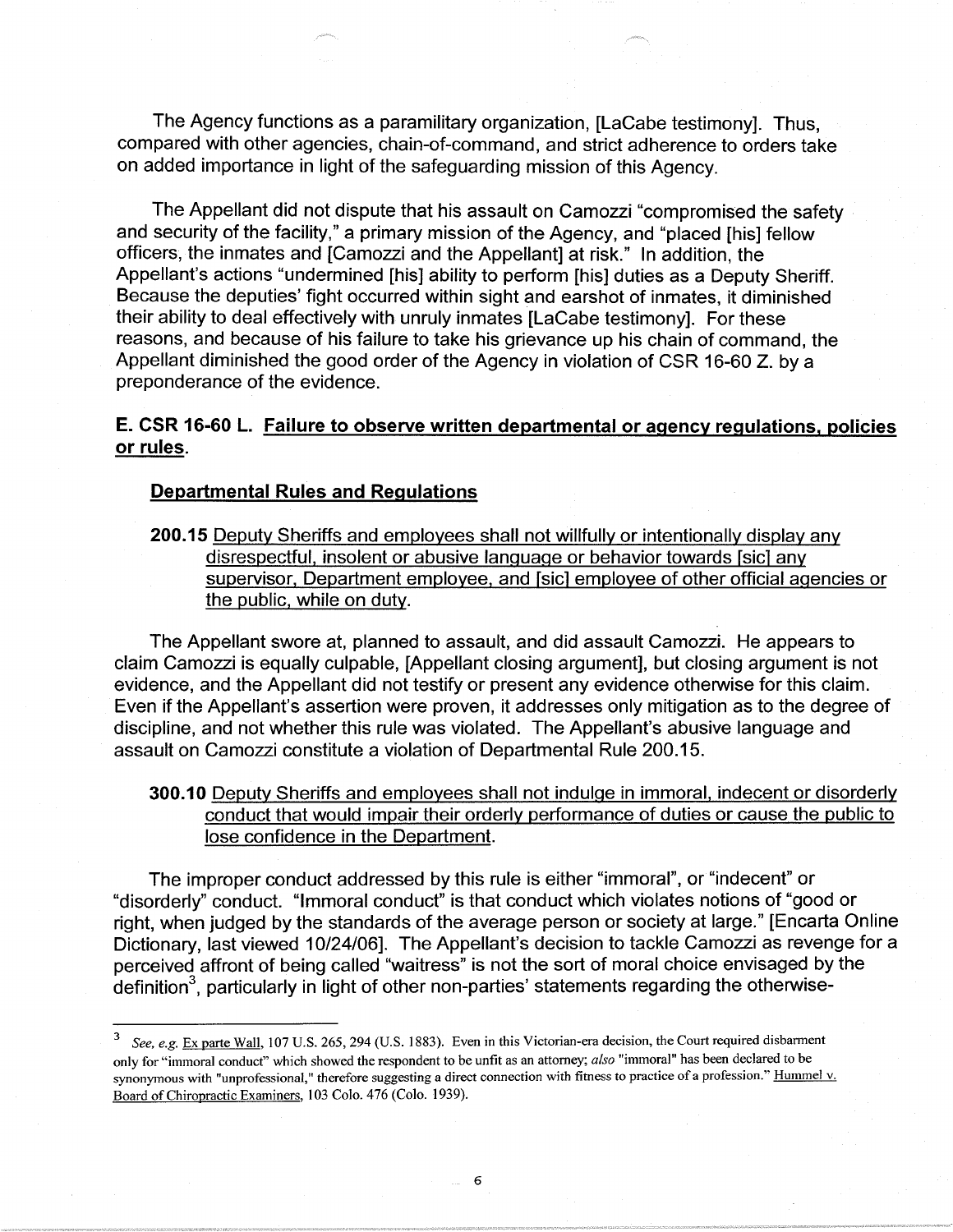reputable moral character of the Appellant, and his otherwise-unblemished work record. [LaCabe testimony].

"Indecent conduct" connotes "something that is portrayed in a manner so offensive as to make it unacceptable under current community mores," United States v. Hymans, 463 F.2d  $615, 618$  (10th Cir. 1972), and seems to be reserved for sexual content<sup>4</sup>, something not at issue here.

"Disorderly conduct" is defined within the rule as "conduct that would impair [the] orderly performance of duties." LaCabe testified the Appellant's assault on Camozzi diminished his ability to deal effectively with unruly inmates. [LaCabe testimony]. LaCabe's testimony was undisputed, and therefore proves, by a preponderance of the evidence, the Appellant's violation of Sheriff's Department Rule 300.10.

## **Sheriff's Department Order 2441.D Violence in the Workplace**

The same conduct that is proscribed by CSR 15-110 is also prohibited by this Department Order. The Appellant's assault on Camozzi on May 30, 2006, therefore constitutes a violation of Sheriff's Department Order 2441.D. as it did for CSR 15-110, above.

### **F. Executive Order 112 Violence in the Workplace.**

This executive order shares common language with CSR 15-110, even as to proscribed behavior in their respective subsections A. Both Executive Order 112 A. and CSR 15-110 A. prohibit physical assault. Therefore, the same facts that proved the Appellant violated CSR 15-110 by his assault on Camozzi, also prove he violated this Executive Order.

## **G. Whether the Agency engaged in unlawful discrimination or harassment (hostile work environment) against the Appellant.**

To establish a discrimination claim, the Appellant bears initial burden to prove discrimination against him on basis of his membership in a protected class. In re Kanan, CSA 09-02, 6 (3/18/02), also citing St. Mary's Honor Center et al v. Hicks, 509 U.S. 502 (1993). The Appellant failed to present evidence of his membership in any protected class, failed to establish any other element of discrimination, and therefore fails in his discrimination claim.

Harassment and discrimination claims must first be pursued by seeking the administrative remedies set forth in CSR 15-100 et seq. before the claim is ripe for the hearing officer's review. CSR 19-10 B. The Appellant did not establish his membership in a protected class, nor did he file a complaint with a supervisor concerning Camozzi's teasing. Therefore the Hearing Officer lacks jurisdiction to consider this claim.

<sup>4</sup>*See,* e.g. United States v. Alpers, 338 U.S. 680 (U.S. l 950)(pomographic phonograph records, taking indecent liberties with children), Ingham v. Tillery, 1999 U.S. App. LEXIS 33406 (10th Cir. 1999)(indecent acts, indecent liberties with a child, and indecent assault).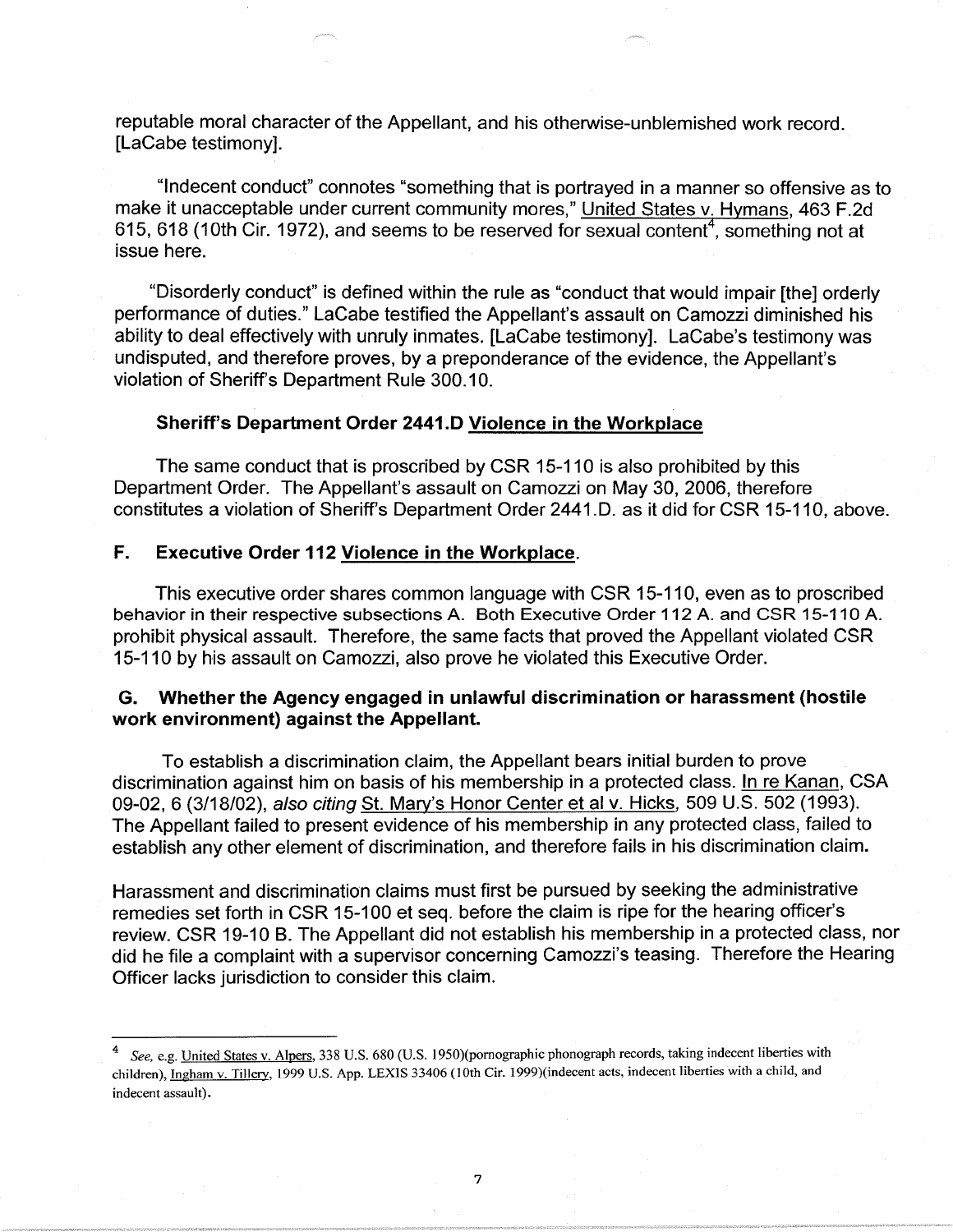### **V. CONCLUSION**

The Appellant believed since Camozzi engaged in a fight with him, that he should receive no more penalty than Camozzi. The Appellant ignores that he alone is responsible for escalating mere teasing into violence. He also ignores that he chose to fight with Camozzi instead of taking his grievance to a supervisor. The adage "sticks and stones..." applies aptly here. By his actions, the Appellant violated the following Career Service rules by a preponderance of the evidence: CSR 15-110, Preventing Violence in the Workplace; CSR 16-60 M., Threatening, fighting with, intimidating, or abusing employees or officers of the City, or any other member of the public, for any reason; CSR 16-60 L. Failure to observe written departmental or agency regulations, policies or rules; CSR 16-60 0. Failure to maintain satisfactory working relationships with co-workers...; and CSR 16-60 Z., Conduct prejudicial.... The Appellant failed to establish either of his claims against the Agency.

#### **VI. DEGREE OF DISCIPLINE**

The test to determine the propriety of discipline is whether the degree of discipline is reasonably related to the seriousness of the offense, taking into consideration the Appellant's past disciplinary record. CSR 16-20. Discipline is reasonably related if it falls within the range of reasonable alternatives available to a reasonable, prudent agency administrator. In re Armbruster, CSA 377-01 (3/22/02), citing Adkins v. Div. of Youth Services, 720 P.2d 626 (Colo. App. 1986). In determining whether the discipline imposed is within the range of reasonable alternatives, the hearings officer will not disturb the Agency's determination of the severity of the discipline unless it is clearly excessive or based substantially on considerations that are not supported by a preponderance of the evidence. Id.

The Appellant did not substantially dispute that he was in violation of the cited Career Service Rules, or Executive Order 112. He believes since Camozzi engaged in a fight with him, that he should be punished no more than Camozzi, who received a 10-day suspension.

The evidence amply proved the Appellant alone escalated what had been an incident involving teasing, into a physical confrontation that resulted in injuries to Camozzi. LaCabe properly assessed a more significant penalty to the Appellant on that basis. The Career Service Rules and Executive Order 112 permit termination even for a first offense involving violence in the workplace. LaCabe considered termination as a possible penalty, however, he decided, based, in part, upon the Appellant's otherwise clear disciplinary record, and also based upon recommendations from the Appellant's supervisors, to assess a 30-day suspension. The Appellant did not dispute LaCabe's testimony that a 30 day suspension is generally the minimum penalty LaCabe assesses for violence in the workplace.

The Appellant's disciplinary record was virtually clear, with only one minor violation. LaCabe deemed the record clear for purposes of discipline in this case. LaCabe's decision was based upon the evidence, took into consideration the seriousness of the offense and the Appellant's past record. In addition, LaCabe's decision was not clearly excessive, and was not based upon considerations unsupported by the evidence.